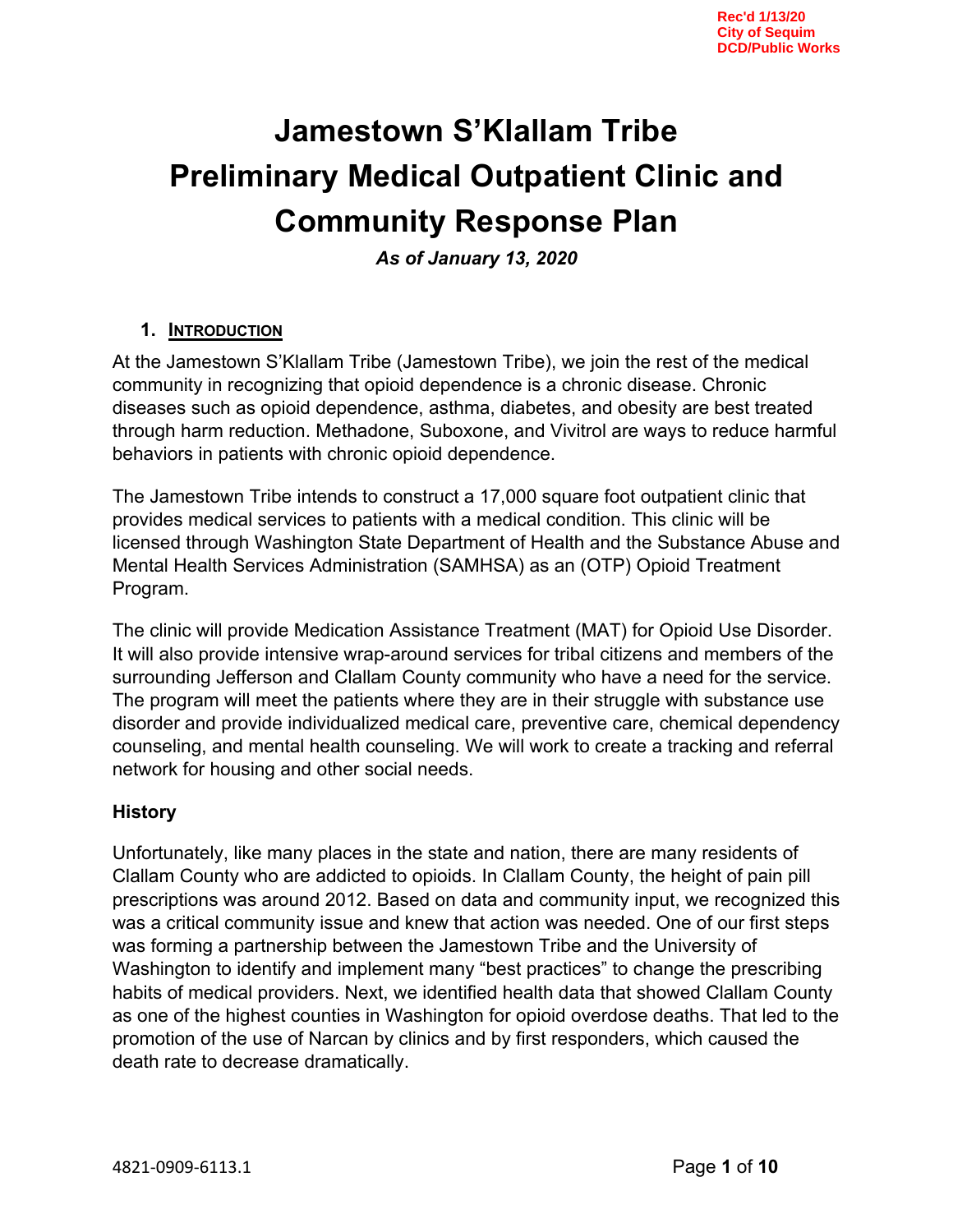However, there was still too much opioid use and too many overdoses. In our continuing response to this crisis, we became the first prescription suboxone clinic in Clallam County. Today nearly 500 patients across our county use Suboxone to manage their illness.

Despite all these measures, there are still people in our community who need more intensive services and better access to care. With other healthcare providers and community leaders, we looked for care models and evidence-based practices that were already working. The model implemented by the Swinomish Tribe in Anacortes has been highly effective and includes a daily dosing MAT outpatient clinic with intensive wrap-around services. MAT is a recognized, evidence-based practice that is endorsed by Washington State and federal agencies as the "gold-standard" for best practices.<sup>1</sup>

We want to heal a patient's mind, body, and soul and lead them to long-term recovery. We have the collaborative support of all the major health organizations in Clallam and Jefferson Counties, including Olympic Medical Center, Jefferson Healthcare, Peninsula Behavioral Health, both Clallam and Jefferson County Commissioners, and both Clallam and Jefferson County Public Health Officers and Boards. We are grateful for their partnership in developing a model of care that will benefit our communities.

The supporters of our outpatient clinic include the following major health organizations and elected leaders:

- Olympic Medical Center
- Olympic Medical Providers
- Jefferson Healthcare
- North Olympic Health Network
- Peninsula Behavioral Health
- Jefferson County Commissioners
- Clallam County Commissioners
- Clallam County Sheriff Bill Benedict
- League of Women Voters
- Clallam County Public Health Officer
- Clallam County Board of Health
- Jefferson County Public Health Officer
- Sequim for Safety and Stabilization
- Voices for Health and Healing

#### **Considerations for MAT Clinic**

Last May, we purchased property behind a big box store. The property is zoned as a business and employment district, and medical clinics are among the many uses that

<sup>1</sup> https://www.ruralhealthinfo.org/rural-monitor/medication-assisted-treatment/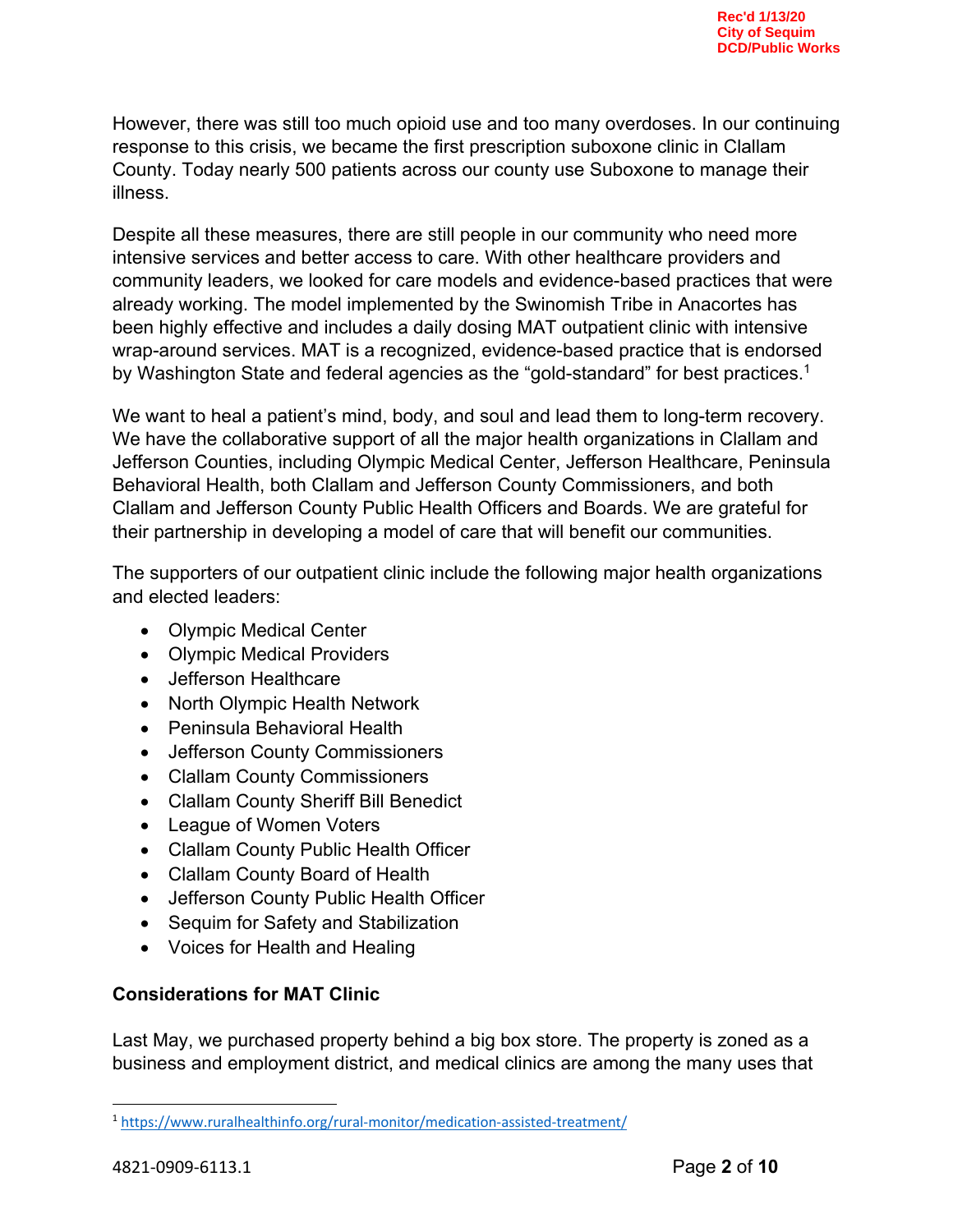are already allowed on the property. The property was also a good location for the clinic because of its proximity to Highway 101 and the distances from other retail and residential areas.

This new clinic is even more isolated than our existing medical outpatient clinic on 5<sup>th</sup> Avenue. Our existing clinic, which has reached capacity, is located in the "Lifestyle" district that also allows for medicals clinics. We currently operate an Opioid Use Disorder (OUD) program within that facility.

The Jamestown Tribe has received a grant of \$7.2 million from the state of Washington for construction of the new MAT clinic. This project received the legislature's support because of the significant regional need and the evidenced-based approach of the clinic's treatment. The Jamestown Tribe will add an additional \$4 million to the project, which includes the cost of the property.

## **2. SUMMARY OF CLINIC SERVICES**

After a two-year ramp-up period, the Jamestown Medical Outpatient Clinic will employ about 40 people and treat no more than 250 patients per day. Our license with the State of Washington Department of Health identifies our patient service delivery area as Jefferson and Clallam Counties *only*. That means this clinic can serve *only* the residents of Jefferson and Clallam Counties.

The services include:

- Initial intake exam with individualized wellness plan
- Medication-Assisted Treatment for Opioid Use Disorder (OUD) consisting of either Methadone, Buprenorphine (Suboxone), or Vivitrol
- Primary care
- Dental care
- Individual and group mental health counseling
- Individual and group substance abuse counseling
- On-site childcare services
- Shuttle transportation assistance
- Social service referrals

The Jamestown Medical Outpatient Clinic is committed to evidence-based programs that have a high success rate. Because many of the patients will be employed, our hours of operation will be from 6 a.m. - 4 p.m., Monday through Saturday.

Below is a brief description of anticipated programs offered in the clinic.

#### Initial Intake Exam

Every new patient will be required to complete an intake exam. This exam will consist of a complete physical exam, including a full blood and lab workup. Next, each potential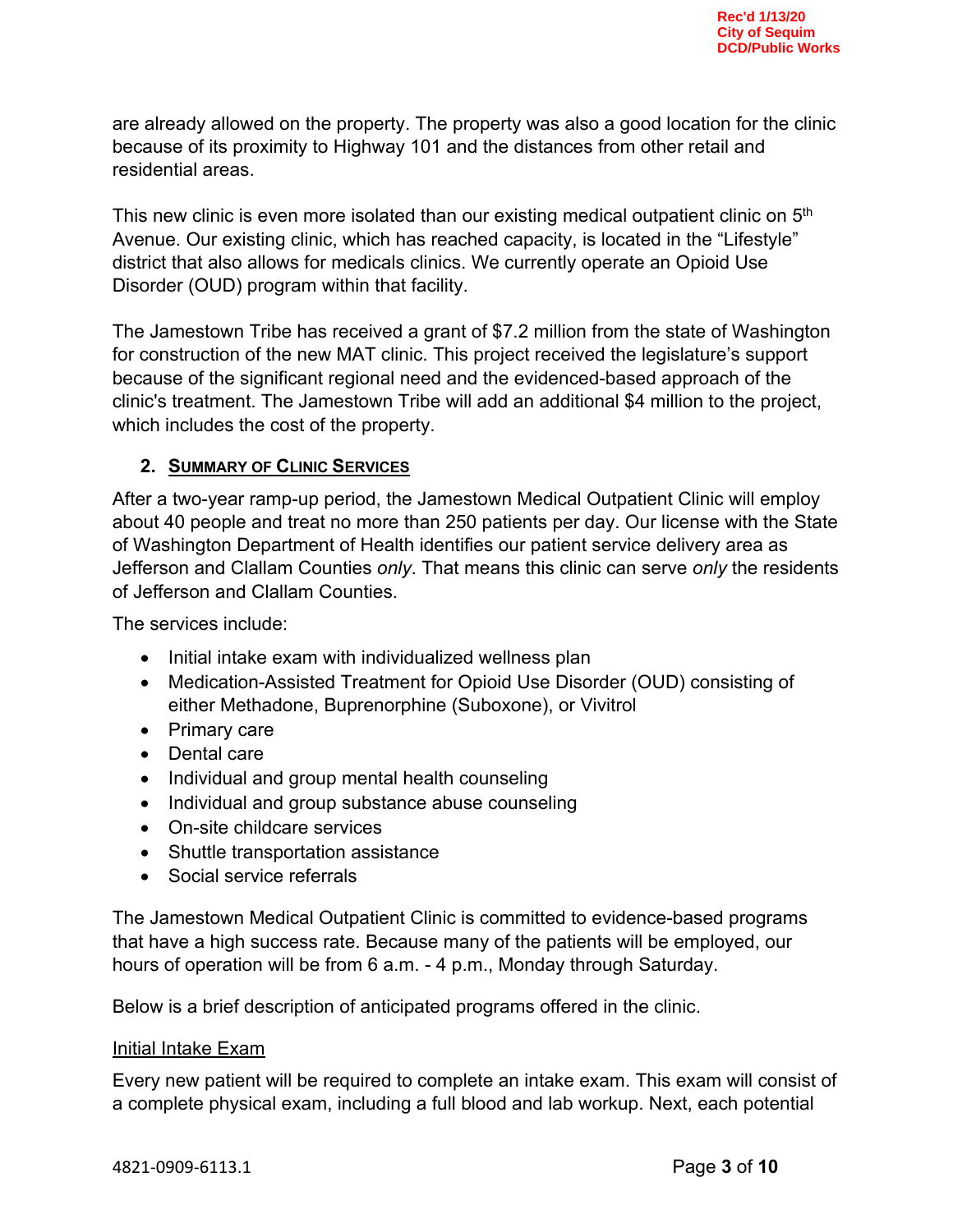new patient will be given a behavioral health assessment that includes both mental and substance abuse assessments. Finally, the clinic intake team, consisting of medical and behavioral health providers, will develop an individual wellness plan for the patient. The individual wellness plan personalizes goals, medications, and appointments to address each person's unique situation.

This includes identifying the level and type of medication-assisted treatment that is best for that patient. If the patient is accepted, the wellness plan will be entered into the clinic's scheduling/appointment system so that when the patient arrives each day, their complete schedule is set for them.

In addition to the completion of an intake exam, each new patient will be required to attend a new patient education and orientation class and be required to agree to and sign a patient conduct contract. This contract will outline the expectations of each patient including:

- Daily attendance for MAT, counseling, and medical/dental services
- Random urine analysis
- Patient conduct expectations within facilities
- Patient conduct expectations on clinic property
- Patient conduct regarding arrival/departure to clinic
- Patient conduct expectations during transport

In the interest of providing outstanding patient care, we plan to limit the number of new patients each month. Ultimately, we hope to heal many people in our community. But we recognize it will take years to build up to that capacity.

It's also important to understand that the Jamestown Medical Outpatient Clinic is not a "methadone dose and go" clinic, where individuals line up and drop in for a medication. This will NOT be allowed at the Jamestown Medical Outpatient Clinic. Our patients will self-refer and want to accept recovery. They must go through the intake process and patient education. Appointments will not be given to those who do not comply.

In addition, each patient must attend other counseling services as assigned to them. Evidence shows that this model of intensive wrap-around services leads to a higher retention success rate. The clinic has ample lobby space and patients will wait inside for their various appointments before leaving to return home.

#### Medication-Assisted Treatment (MAT)

Most clinic patients will receive a daily dose of medication for their OUD that will consist of either Methadone, Buprenorphine (Suboxone), or Vivitrol.

These services are highly regulated by the state and federal government. The delivery of on-site medication-assisted treatment as part of an Opioid Treatment Program is licensed through the Washington State Department of Health and the Substance Abuse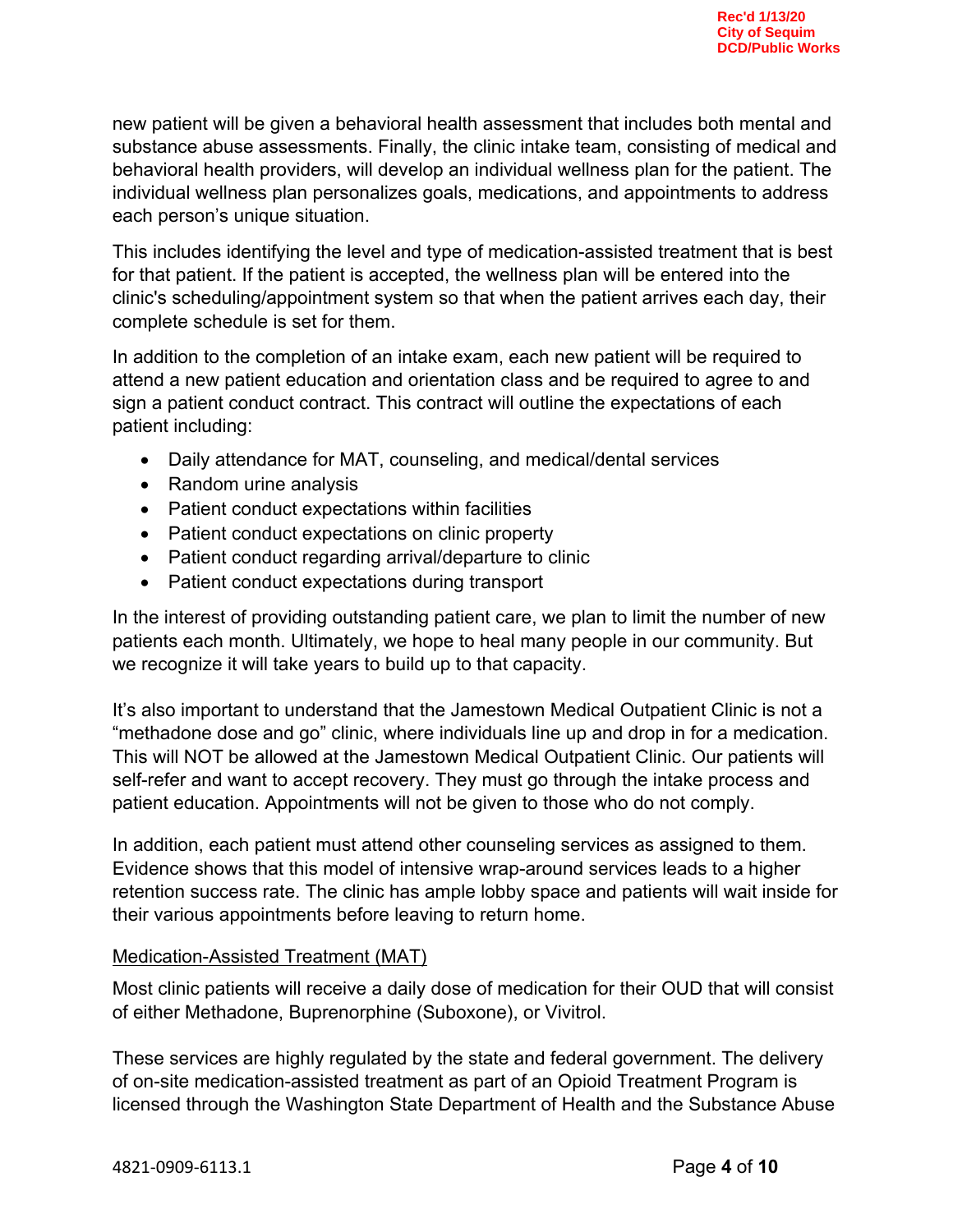and Mental Health Services Administration (SAMHSA) with the federal agency of Health and Human Services. In addition, the Drug Enforcement Administration certifies the facility for on-site dosing.

### Primary Care

The primary care services will initially consist of one medical provider, a RN, and two medical assistants. The primary care services will operate in an area with three exam rooms, a phlebotomy room for blood draws, and a urine analysis (UA) station with a lab for the daily random tests that each patient will take approximately twice a month. When a patient arrives each day to the clinic, the login kiosk will tell them what time their medical appointments are and whether they are required to take a random UA that day.

#### Dental Care

The dental care services will operate in an area with three operatories, a panoramic xray, a sterilization station, and a lab. The staffing will include a dentist, a dental assistant, and a dental hygienist. When a patient arrives each day to the clinic, the login kiosk will tell them what time their dental appointments are scheduled.

## Individual and Group Mental/Behavioral Health and Substance Abuse Disorder **Counseling**

The clinic will employ six mental/behavioral health counselors and six substance use disorder (SUD) counselors. They will operate within individual offices or within four group rooms that will accommodate up to 14 patients each. Each patient will have set individual sessions scheduled and a variety of group sessions to choose from including:

- Life skills responsibility & accountability; money management
- Recovery support
- Opiates 101
- Narcan education
- Methadone orientation
- Suboxone orientation
- Emotional Wellness coping w/ stress; values & beliefs; and anger management
- Relapse Prevention behavioral triggers
- Women's talking circle
- Men's talking circle
- Family recovery
- Stages of change
- Art/social skills

#### On-site Child-Watch Services

Often, the retention success rate for OUD is determined by the access barriers a patient may have. One of the common access barriers is the inability to find childcare during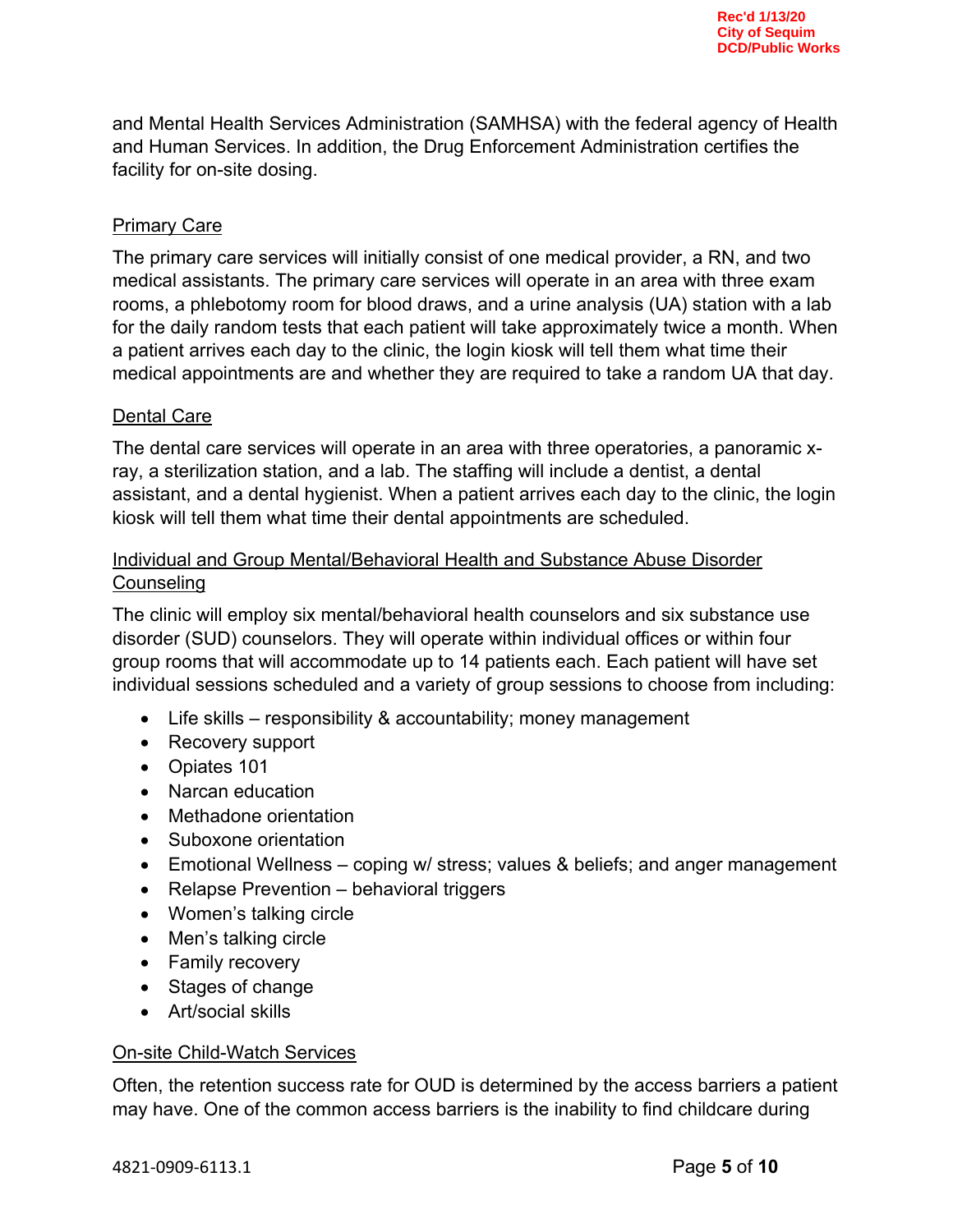appointment times. Consequently, we will offer free child-watch services for up to two hours.

## Shuttle Transportation Services

Another patient access barrier is transportation or the ability to get to the clinic daily. The clinic will provide shuttle service transportation to those patients, all of whom will reside in Jefferson or Clallam Counties, who have no other transportation options. Patients will have strict pickup times that include set daily appointments and set departure times for returning to their home pickup point. No patient will be allowed to stay on the property or loiter within town. Each patient must return to their original pickup point of origin, using the same mode of transportation they used for arrival. Transportation will be closely monitored both by the transportation manager, along with the clinic on-site security team.

## **3. COMMUNITY RESPONSE PLAN**

We know there are concerns in the community about the safety of treating patients with Opioid Use Disorder (OUD).

First, we must emphasize that evidence shows that OUD patients are very safe and reliable.<sup>2</sup> Nonetheless, we recognize the importance of sharing our careful planning and effective practices with the community.

This plan outlines our commitment to providing outstanding services that are successful and safe for the patient, the employee, and the surrounding community.

We want to assure the community that we will provide a safe environment to the patients, our staff, and the local community through the following:

- A. Property security plan,
- B. Community outreach plan, and
- C. Community response audit.

## **A. Property Security Plan**

The Jamestown Medical Outpatient Clinic will utilize the professionals of Security Services NW Inc. to provide technical expertise on staffing needs and training along with recommendations and installation of cameras and monitoring systems. We anticipate installing a complete set of cameras that monitor the building, the parking lot,

<sup>&</sup>lt;sup>2</sup> When Sequim Police Chief Crain was asked by Sequim City Council how many times in the last year the Sequim police had to make calls to the Jamestown Family Health Clinic regarding their 100+ Suboxone patients, the answer was ZERO. When Clallam County Sheriff Bill Benedict visited the Swinomish Clinic (the model for the Jamestown Medical Outpatient Clinic) and asked the local police Chief how many calls were made to the Swinomish Clinic, the Chief responded that the local Safeway store had more calls in a day than the Swinomish Clinic had in a year. In addition, recent studies have shown that crime does NOT increase around MAT Outpatient Clinics. (C. Debra M. Furr-Holden, 2016 77:1)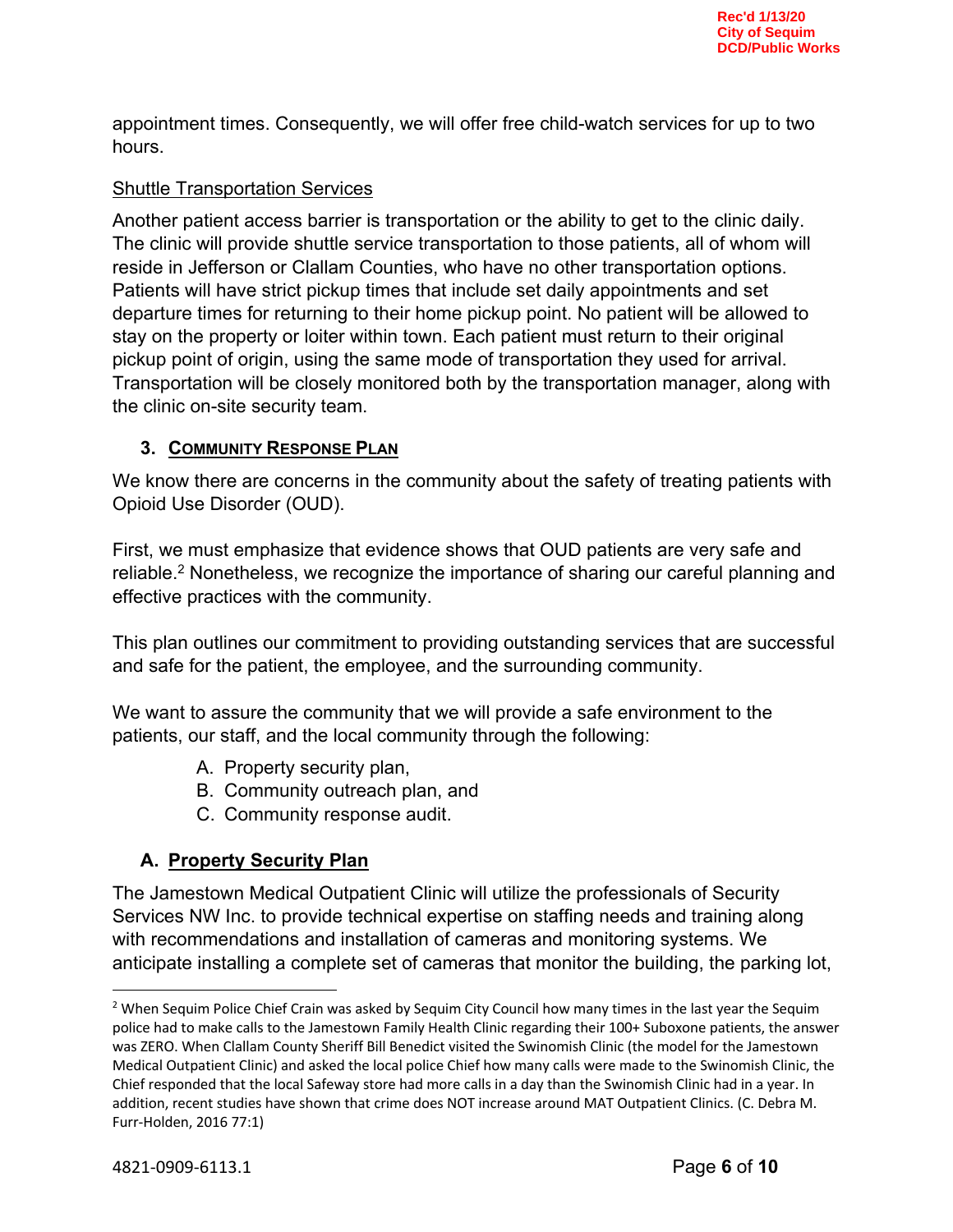and the exterior portions of the property. During business hours, two professional security experts will patrol both the facility and exterior property while a third officer will monitor the cameras and lobby from the security station. We will employ a security program in which the officers wear uniforms and are easily identified; however, they will also get to know each patient personally to ensure better relationships and compliance with program policies.

In addition, we have been in discussions with bordering property owners about what kind of property buffer they would prefer. We will offer a range of options from tasteful fencing to beautiful landscaping. In addition, we will work with neighbors to evaluate lighting needs. Overall, we plan to develop individualized approaches to address the specific needs of our neighbors.

The clinic security team will closely monitor the parking lots and exterior property lines and ensure that:

- No unauthorized visitors are on the property,
- Patients remain on clinic property, and
- Patients arrive and leave via shuttle transportation or transportation mode of arrival.

## Patient Education and Patient Conduct Contracts

As noted above, each patient will be required to attend a new patient education and orientation class and be required to agree to and sign a patient conduct contract. This contract will outline the expectations of each patient including:

- Daily attendance for MAT, counseling, and medical/dental services,
- Random UA requirements,
- Patient conduct expectations within facilities,
- Patient conduct expectations on clinic property,
- Patient conduct regarding arrival/departure to clinic, and
- Patient conduct expectations during transport.

Our patients are self-referred and motivated to change and accept recovery. We will help them with initial expectations through patient education and conduct contracts.

# **B. Community Outreach Plan**

The Jamestown Medical Outpatient Clinic will employ several tactics to ensure community education, outreach, and safety:

#### Community Outreach

Over the last six months the Jamestown Tribe has met with over 30 community groups, answered hundreds of emails and phone calls, had dozens of one-on-one meetings and discussions, and held a public meeting with over 1,300 in attendance.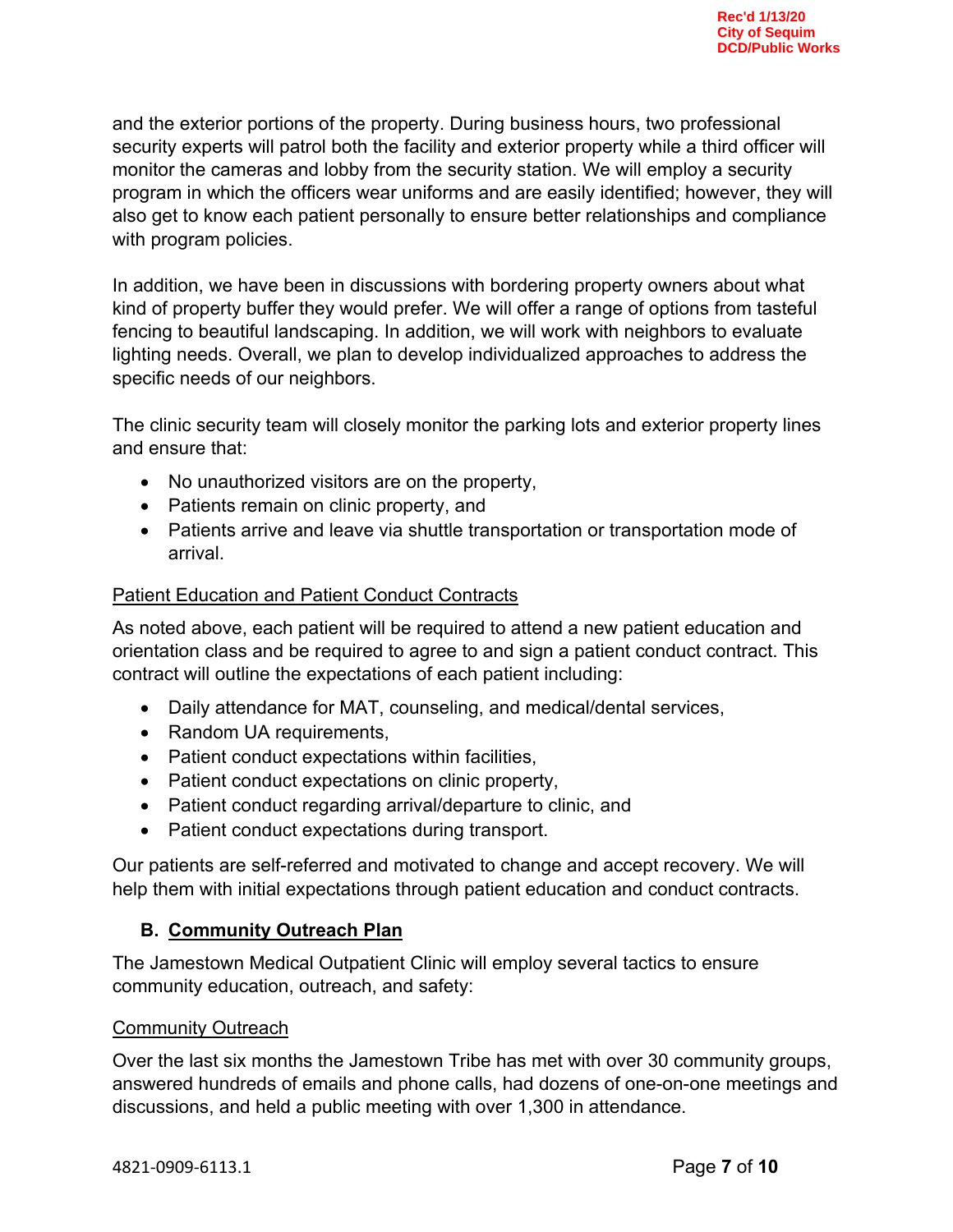To provide the public with information about the clinic project, we developed an informational web site (https://jamestownhealingcampus.org), distributed fact sheets and FAQs, and published several full page ads in the three largest newspapers in Clallam and Jefferson Counties.

The Jamestown Tribe is committed to holding an annual public meeting to update the community and discuss any issues or concerns related to our clinic.

#### Clinic Social Navigator

The Jamestown Medical Outpatient Clinic will employ a clinic social navigator to help patients with social service referrals and needs. In addition, they will be responsible for tracking patient conduct and any dropouts of the program. Some of their duties will include:

- Participate in patient education and orientation
- Help patients with social service referrals and needs
- Track and monitor patient social service referrals
- Track and monitor patient conduct issues
- Track and monitor patient attendance and any dropouts
- Work with clinic security regarding any patient conduct issues
- Work with Sequim law enforcement and community social navigator regarding any patient conduct issues
- Locate patients off campus or that have dropped out of the program

#### Community Health Network

The Jamestown S'Klallam Tribe is a board member of the Olympic Community of Health (OCH), which has authorized over \$200,000 for the development of a digital social service referral system within Clallam County. The Community Health Network will allow first responders, law enforcement, and other community-based organizations to enter individual contacts into the system and then refer that person for services such as food resources, housing, primary care, etc. The referral goes out and is tracked by a community social navigator.

The Jamestown Tribe has had discussions with Sequim Police Chief Sheri Crain and Clallam County Sheriff Bill Benedict over the interest of such a project that would begin in the summer/fall of 2020. The Jamestown Tribe is willing to help with the funding of a community social navigator that would be an employee of the City of Sequim and reside within law enforcement. This is a pilot project and will evolve as we implement it, but the goal is to help law enforcement and first responders with social service needs in the field and then track and monitor service needs and service gaps.

Here's how the community social navigator program would work: Imagine Sequim law enforcement is called to a business where an individual appears intoxicated or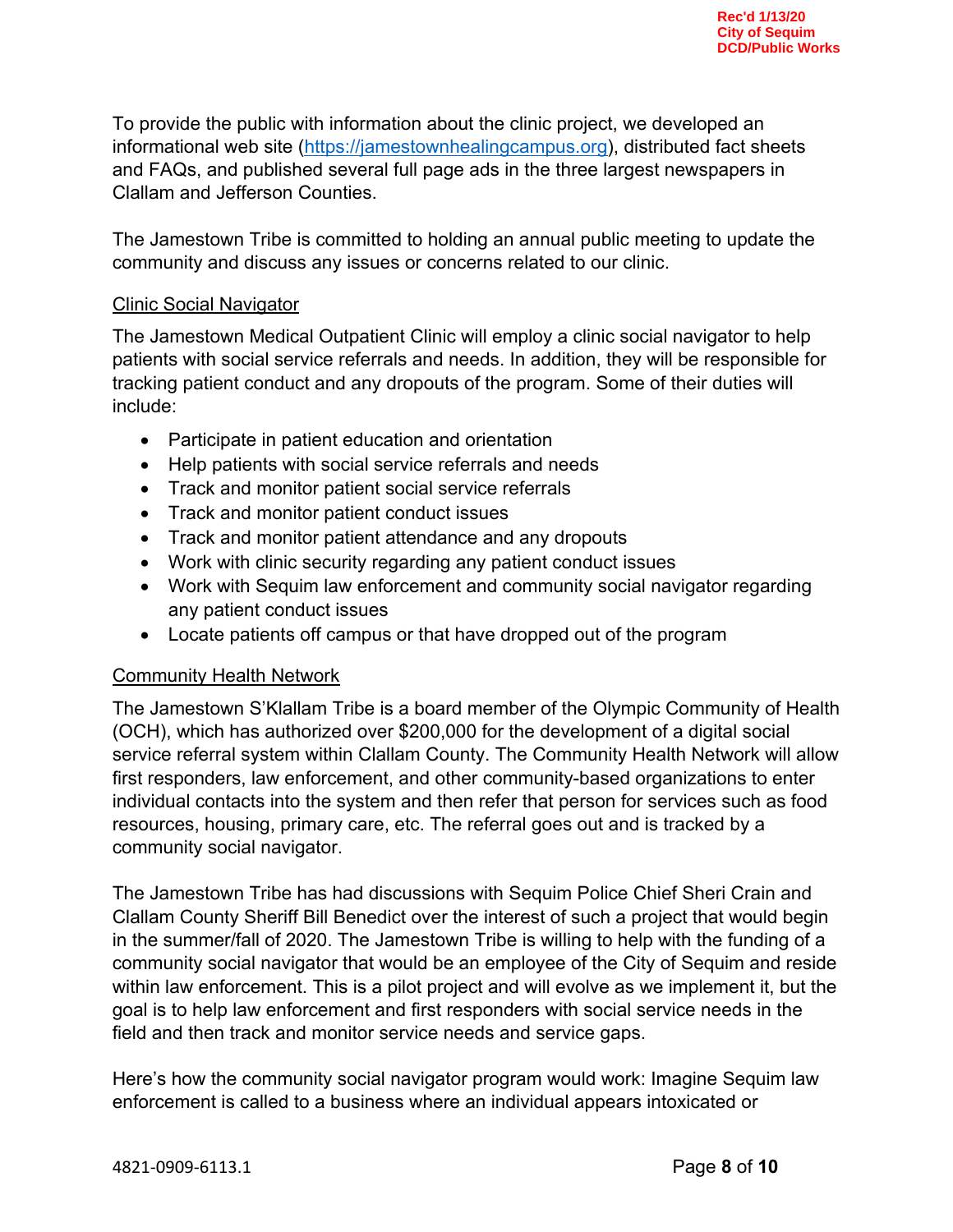incoherent on the front walkway. After assessing the situation, Sequim law enforcement would be able to enter the name of the individual into an app and select what services they think that individual needs. This information would go to the Sequim community social navigator, who would then complete referral requests. This would allow organizations to seek out the individual for care. Any services rendered would be entered into the system and tracked. At the end of each quarter, reports would be sent to the City of Sequim and Clallam County that identify contacts and status of referred services. This will identify what kind of at-risk individuals are in the community, where they came from, what services they needed, what services they received, and the current status of the individual.

In addition, this service can be used by law enforcement and first responders for calls to individuals that need social services more often than others. The individual is entered into the system and referrals sent to community-based organizations.

The Jamestown Medical Outpatient Clinic is ONLY providing services to patients with Opioid Use Disorder. We are not serving everyone who exhibits the need for social services. But we recognize there is a huge need to monitor at-risk individuals and what, if any, services they are receiving in the community.

## **C. Community Response Audit**

In order to verify quality assurance and identify potential issues, the Jamestown Tribe will facilitate program reviews to ensure that patients are complying with clinic policies and procedures and that there is no adverse impact to the community.

#### Monthly/Quarterly Review Committee

The Jamestown Tribe will initially meet monthly and later quarterly to assess program operations and whether there are adverse impacts to the community. The review committee will consist of the Jamestown Health Director and Medical Outpatient Clinic COO, Sequim City staff, Sequim City Council, Sequim Police Chief Crain, Clallam County Sheriff Benedict and other representatives as necessary. The anticipated agenda for the meeting would include:

- Review of patient census and demographics (sex, age, medication, home location)
- Retention rate of patients
- Number of new patient intakes in last month
- Number of on-site incidents in last month
- Number of community incidents in last month
- Solutions for any identifiable issues
- Projected intake for the next month